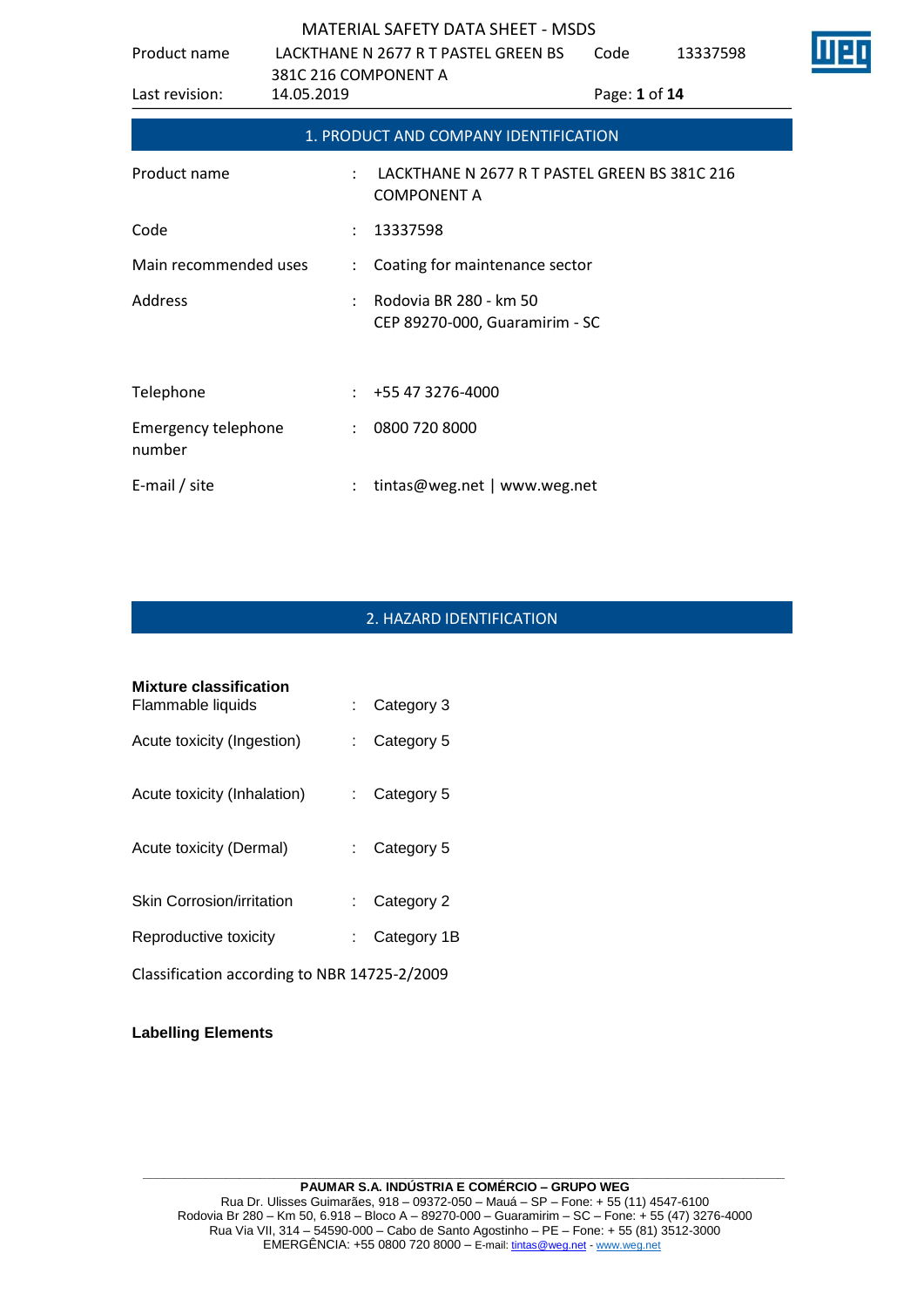| Product name           | <b>MATERIAL SAFETY DATA SHEET - MSDS</b><br>LACKTHANE N 2677 R T PASTEL GREEN BS                                                                                                                                                         | Code | 13337598      |  |  |
|------------------------|------------------------------------------------------------------------------------------------------------------------------------------------------------------------------------------------------------------------------------------|------|---------------|--|--|
| Last revision:         | 381C 216 COMPONENT A<br>14.05.2019                                                                                                                                                                                                       |      | Page: 2 of 14 |  |  |
|                        |                                                                                                                                                                                                                                          |      |               |  |  |
| <b>Warning phrase</b>  | Danger                                                                                                                                                                                                                                   |      |               |  |  |
| <b>Hazard phrases</b>  | H226 Flammable liquid and vapour.<br>H303 May be harmful if swallowed.<br>H333 May be harmful if inhaled.<br>H313 May be harmful in contact with skin.<br>H315 Causes skin irritation.<br>H360 May damage fertility or the unborn child. |      |               |  |  |
| <b>Caution Phrases</b> | <b>Prevention:</b>                                                                                                                                                                                                                       |      |               |  |  |
|                        | P201 Obtain special instructions before use.                                                                                                                                                                                             |      |               |  |  |
|                        | P202 Do not handle until all safety precautions have been read<br>and understood.                                                                                                                                                        |      |               |  |  |
|                        | P210 Keep away from heat, hot surfaces, sparks, open flames<br>and other ignition sources. No smoking.                                                                                                                                   |      |               |  |  |
|                        | P233 Keep container tightly closed.                                                                                                                                                                                                      |      |               |  |  |
|                        | P240 Ground/bond container and receiving equipment.                                                                                                                                                                                      |      |               |  |  |
|                        | <b>Reaction:</b><br>P303+P361+P353 IF ON SKIN (or hair): Take off immediately<br>all contaminated clothing. Rinse skin with water/shower.                                                                                                |      |               |  |  |
|                        | P304+P312 IF INHALED: Call a POISON CENTER or<br>doctor/physician if you feel unwell.                                                                                                                                                    |      |               |  |  |
|                        | P308+P313 IF exposed or concerned: Call a doctor.                                                                                                                                                                                        |      |               |  |  |
|                        | P362+P364 Take off contaminated clothing and wash it before<br>reuse.                                                                                                                                                                    |      |               |  |  |
|                        | P370+P378 In case of fire: Use as chapter 5 of MSDS to<br>extinguish.                                                                                                                                                                    |      |               |  |  |
|                        | Storage:<br>P403+P235 Store in a well ventilated place. Keep cool.                                                                                                                                                                       |      |               |  |  |
|                        | Treatmentand disposal of waste:<br>P501 Dispose of contents/container as chapter 13 of the<br>MSDS.                                                                                                                                      |      |               |  |  |
| <b>Other hazard</b>    | When heated above its flash point, this material will release<br>toxic vapors and flames, and can burn in open area if exposed<br>to an ignition source.                                                                                 |      |               |  |  |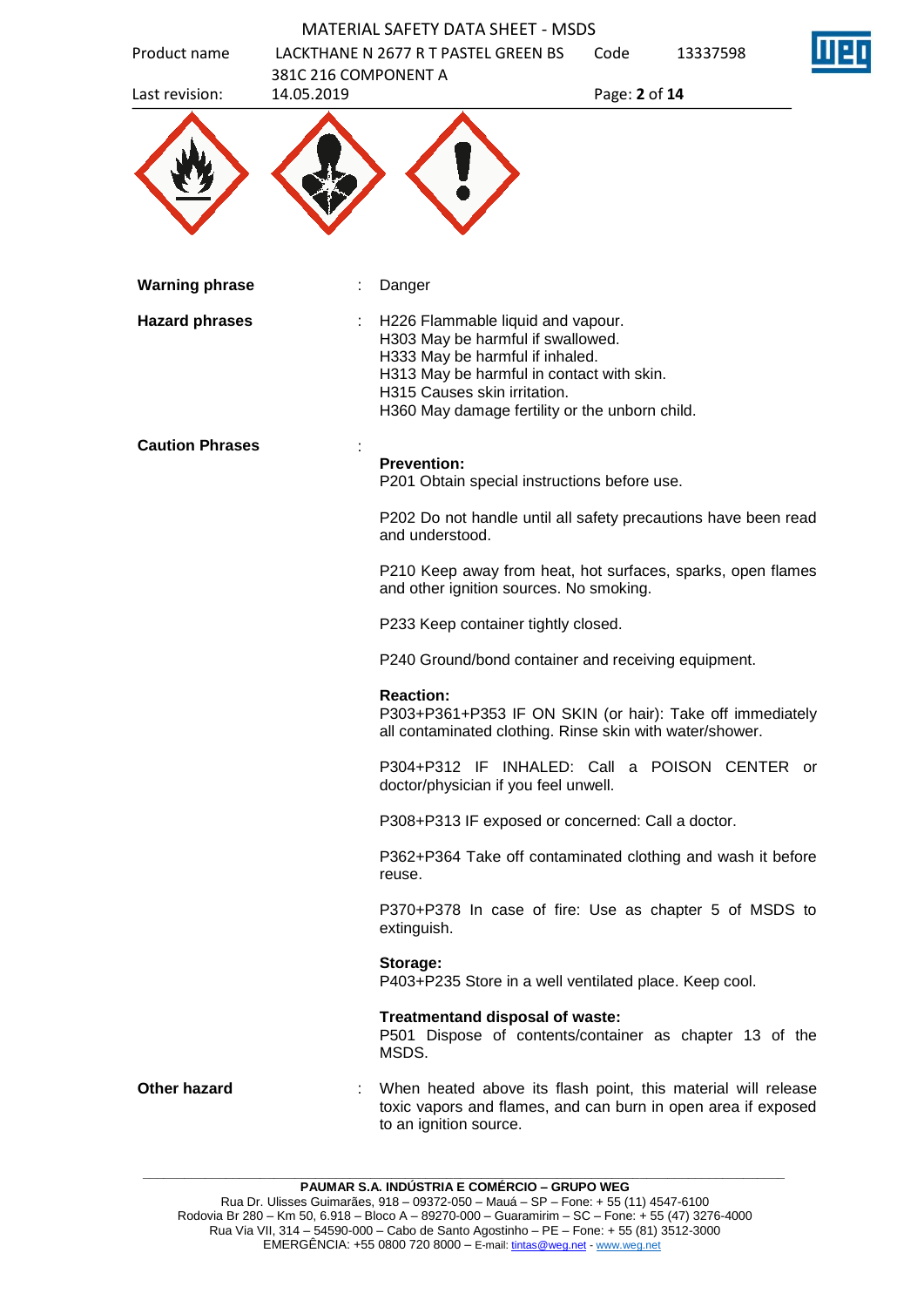| MATERIAL SAFETY DATA SHEET - MSDS |                                      |                   |          |  |  |  |
|-----------------------------------|--------------------------------------|-------------------|----------|--|--|--|
| Product name                      | LACKTHANE N 2677 R T PASTEL GREEN BS | Code              | 13337598 |  |  |  |
|                                   | 381C 216 COMPONENT A                 |                   |          |  |  |  |
| Last revision:                    | 14.05.2019                           | Page: $3$ of $14$ |          |  |  |  |

# 3. COMPOSITION AND INFORMATION ABOUT THE INGRENDIENTS

# **Product type:** : : : : : Mixture

#### **Ingrendients that contribute to danger:**

| Product name                               | CAS No.   | Risck classification                                                                                                                                                                                        | Concentration [%] |
|--------------------------------------------|-----------|-------------------------------------------------------------------------------------------------------------------------------------------------------------------------------------------------------------|-------------------|
| <b>GLYCOL ETHYL</b><br>ACETATE SOLVENT (N) | 111-15-9  | Flammable liquids,<br>Category 3<br>Reproductive toxicity,<br>Category 1B<br>Acute toxicity Ingestion,<br>Category 4<br>Acute toxicity Dermal,<br>Category 4<br>Acute toxicity<br>Inhalation,<br>Category 4 | $>= 5 - < 10$     |
| SOLVENT XYLENE (S)                         | 1330-20-7 | Flammable liquids,<br>Category 3<br>Acute toxicity Dermal,<br>Category 4<br>Acute toxicity<br>Inhalation,<br>Category 4<br><b>Skin Corrosion/irritation</b><br>Category 2                                   | $>= 5 - < 10$     |

#### 4. FIRST AID MEASURES

| <b>Inhalation</b>            | : Take the victim to fresh air, keeping them rested and warm. If<br>breathing is irregular or has stopped, apply artificial<br>respiration. Do not give anything orally. Seek medical<br>assistance immediately, bringing the product label whenever<br>possible. |
|------------------------------|-------------------------------------------------------------------------------------------------------------------------------------------------------------------------------------------------------------------------------------------------------------------|
| <b>Contact with the skin</b> | : Remove the product with vegetal oil (cooking oil) and then<br>wash the skin thoroughly with plenty of water. Do not use<br>solvents or thinners. Seek medical attention in case of any<br>irritation or other symptoms.                                         |
| <b>Contact with the eyes</b> | : Remove contact lenses, if wearing any. Flush the eyes with<br>running water for at least 15 minutes, holding the eyelids<br>apart. Seek medical assistance immediately, bringing the<br>product label with you.                                                 |
| Ingestion                    | Do not provoke vomiting. Consult with a doctor immediately.                                                                                                                                                                                                       |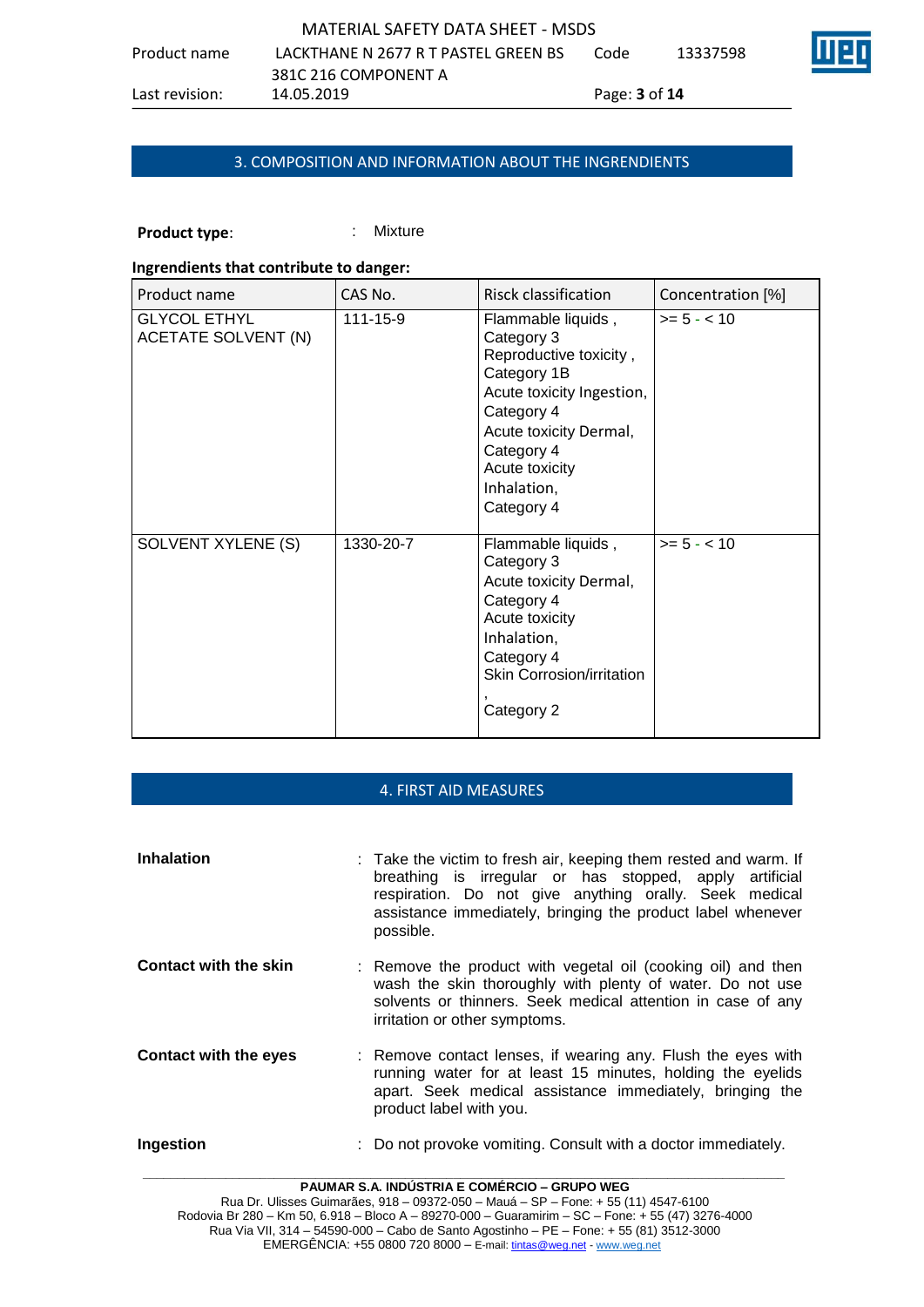|                                                                                                  |                                      | <b>MATERIAL SAFETY DATA SHEET - MSDS</b>                                       |                                                                                                                                                                                                                                                                                                                                                                                                                                                         |      |               |  |
|--------------------------------------------------------------------------------------------------|--------------------------------------|--------------------------------------------------------------------------------|---------------------------------------------------------------------------------------------------------------------------------------------------------------------------------------------------------------------------------------------------------------------------------------------------------------------------------------------------------------------------------------------------------------------------------------------------------|------|---------------|--|
| Product name                                                                                     | LACKTHANE N 2677 R T PASTEL GREEN BS |                                                                                |                                                                                                                                                                                                                                                                                                                                                                                                                                                         | Code | 13337598      |  |
| Last revision:                                                                                   |                                      | 381C 216 COMPONENT A<br>14.05.2019                                             |                                                                                                                                                                                                                                                                                                                                                                                                                                                         |      | Page: 4 of 14 |  |
| <b>Most important symptoms</b><br>and effects, both acute and<br>delayed<br>Notes for the doctor |                                      | consciousness.<br>Activated coal in solution could be useful. However, in some | : Headaches, dizziness, fatigue and in extreme cases, loss of<br>: Treat symptomatically. Do not induce vomiting because of risk<br>of aspiration of gastric contents into the lungs. Gastric lavage<br>is recommended when the patient ingests large quantities,<br>more than 5ml of the substance in its pure form. The toxic<br>potential of the quantity consumed must be evaluated in<br>relation to the risk of aspiration during gastric lavage. |      |               |  |

#### 5. FIRE-FIGHTING MEASURES

cases the coal induces vomiting.

| <b>Suitable extinguishing</b><br>methods              | : Water in mist form<br>Carbon dioxide (CO2)<br>Foam alcohol resistent<br>Dry chemical powder                                                                                                                                                                                                                                                                                                                                                                                                                                                                                                                                                                                                                               |
|-------------------------------------------------------|-----------------------------------------------------------------------------------------------------------------------------------------------------------------------------------------------------------------------------------------------------------------------------------------------------------------------------------------------------------------------------------------------------------------------------------------------------------------------------------------------------------------------------------------------------------------------------------------------------------------------------------------------------------------------------------------------------------------------------|
| <b>Extinguishing methods not</b><br>t.<br>recommended | Direct water jet.                                                                                                                                                                                                                                                                                                                                                                                                                                                                                                                                                                                                                                                                                                           |
| <b>Specific dangers</b>                               | : Flammable liquid and vapour. Dangerous when exposed to<br>heat or ignition source. Exposed packaging to the fire may<br>rupture due to the increased pressure with risk of a<br>subsequent explosion. The vapours are havier than the air<br>and spread close to the ground and it can move to the ignition<br>source and provoke fire or backspace of the flames. Avoid the<br>accumulation of vapours in depressions on the ground,<br>manholes, basement etc. The vapours and/or the particles<br>finely divided (spray) may form explosive mixtures with the air.<br>In case of burning of the product, it forms carbon and nitrogen<br>compounds. The inhalation of these subproducts may cause<br>damage to health. |
| Protective measures of the<br>fire fighting team.     | The personnel involved in firefighting should wear self<br>contained breathing apparatus with positive pressure and full<br>protection clothes.                                                                                                                                                                                                                                                                                                                                                                                                                                                                                                                                                                             |
| <b>Specific methods</b>                               | Evacuate and isolate the area. Approach from fire with wind at<br>your back. Fight the fire to a secure distance. Remove the<br>packaging of the product from the fire area if this can be made<br>with safety. Chill sideways with water in form of fog all the<br>closed packaging near the fire. Avoid that the resulting water<br>from fire fighting reaches drains or waterways. Use dikes to<br>contain this water and eliminate it according to environmental<br>regulations.                                                                                                                                                                                                                                        |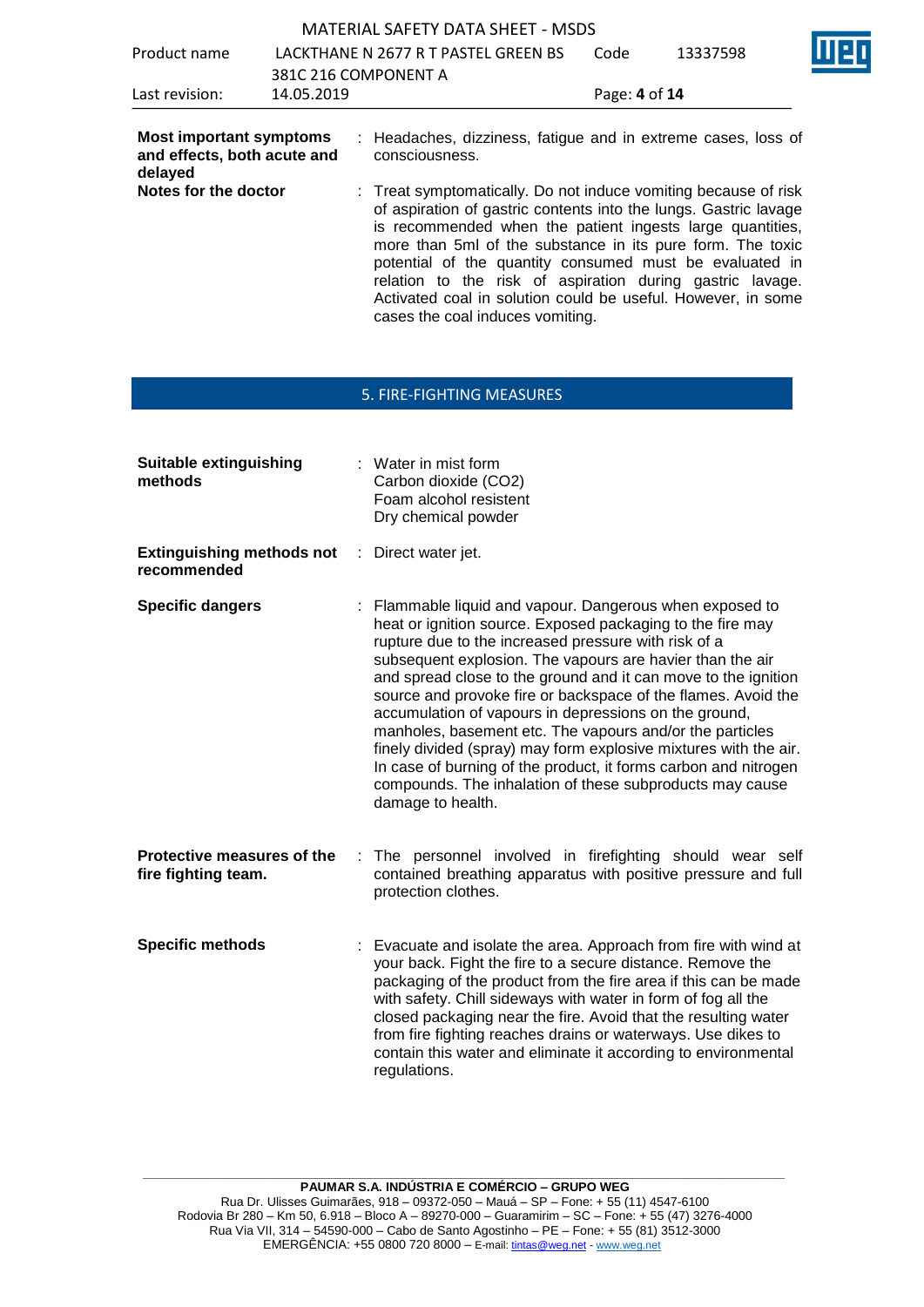Product name LACKTHANE N 2677 R T PASTEL GREEN BS 381C 216 COMPONENT A Code 13337598 Last revision: 14.05.2019 Page: **5** of **14**

6. SPILL / LEAK CONTROL PROCEDURES

# **Personal precautions, protective equipment and emergency procedures**

| For the emergency service<br>÷.<br>staff                | If specialized clothing is needed to combat the leak/spillage,<br>Section 8 should be consulted. All precautions described in<br>the following section must be followed.                                                                                                                                                                                                                                                                                                                                                                                                                                                                                                                                                                                                           |
|---------------------------------------------------------|------------------------------------------------------------------------------------------------------------------------------------------------------------------------------------------------------------------------------------------------------------------------------------------------------------------------------------------------------------------------------------------------------------------------------------------------------------------------------------------------------------------------------------------------------------------------------------------------------------------------------------------------------------------------------------------------------------------------------------------------------------------------------------|
| For staff who are not part<br>of the emergency services | No action should be taken that may generate danger to<br>people without adequate training and<br>qualifications. Understand the dangers of leaked/spilled<br>products. Use appropriate personal protective equipment -<br>see section 8. Evacuate surrounding areas. Isolate area and<br>keep onlookers away. Do not touch or walk through spilled<br>material. Eliminate all sources of ignition. Avoid breathing<br>vapor or mist. Provide adequate ventilation if possible. Wear<br>appropriate respiratory mask when ventilation is inadequate.In<br>accordance with characteristics of the location and/or area<br>and in relation to the amount of spilled/leaked product,<br>additional emergency measures may be taken under the<br>supervision of a trained professional. |
| <b>Environmental precautions</b><br>÷.                  | Prevent the product or the water used in the service reaches<br>waterways,<br>channels, drains, or galleries. In case of significant spill, retain<br>spi<br>lled liquid with inert material such as sand or earth. In<br>approprieate,<br>use absorbent materials such as sawdust, rags, vermiculites,<br>etc.                                                                                                                                                                                                                                                                                                                                                                                                                                                                    |

#### **Methods and materials for containment and cleaning**

| Large spills / leaks | : Understand<br>products. Approaching the site with the wind from behind. Stop<br>leak if this can be done safely. Prevent from entering holes / | the | dangers of |  | leaked/spilled |  |
|----------------------|--------------------------------------------------------------------------------------------------------------------------------------------------|-----|------------|--|----------------|--|
|                      | depressions in the floor. If this happens to provide ventilation.<br>Confine the spill in a dike away from the leak point for later              |     |            |  |                |  |
|                      |                                                                                                                                                  |     |            |  |                |  |
|                      | disposal. Remove local packaging from the spills site. Use anti<br>sparkling tools and explosion-proof equipment to collect the                  |     |            |  |                |  |
|                      |                                                                                                                                                  |     |            |  |                |  |
|                      | product. All equipment used when handling the product must                                                                                       |     |            |  |                |  |
|                      | be electrically grounded. Soak up with an inert dry material                                                                                     |     |            |  |                |  |
|                      | (sand, vermiculite) placing the same in a suitable container for<br>later disposal - see chapter 13.                                             |     |            |  |                |  |

**Small spills / leaks** : Stop the leak if this can be done safely. Cover up spillage in a tarp to prevent the spread by wind or rain. Use antifaiscantes tools and explosion-proof equipment properly grounded to collect the product. Place the material collected in dry, clean and properly identified containers. Cap the container loosened so removing them from the spill site. Avoid formation of dust. Remove the packaging from the spill site. If there is product disposal need refer to chapter 13

Contain and collect the material of the leak with absorbent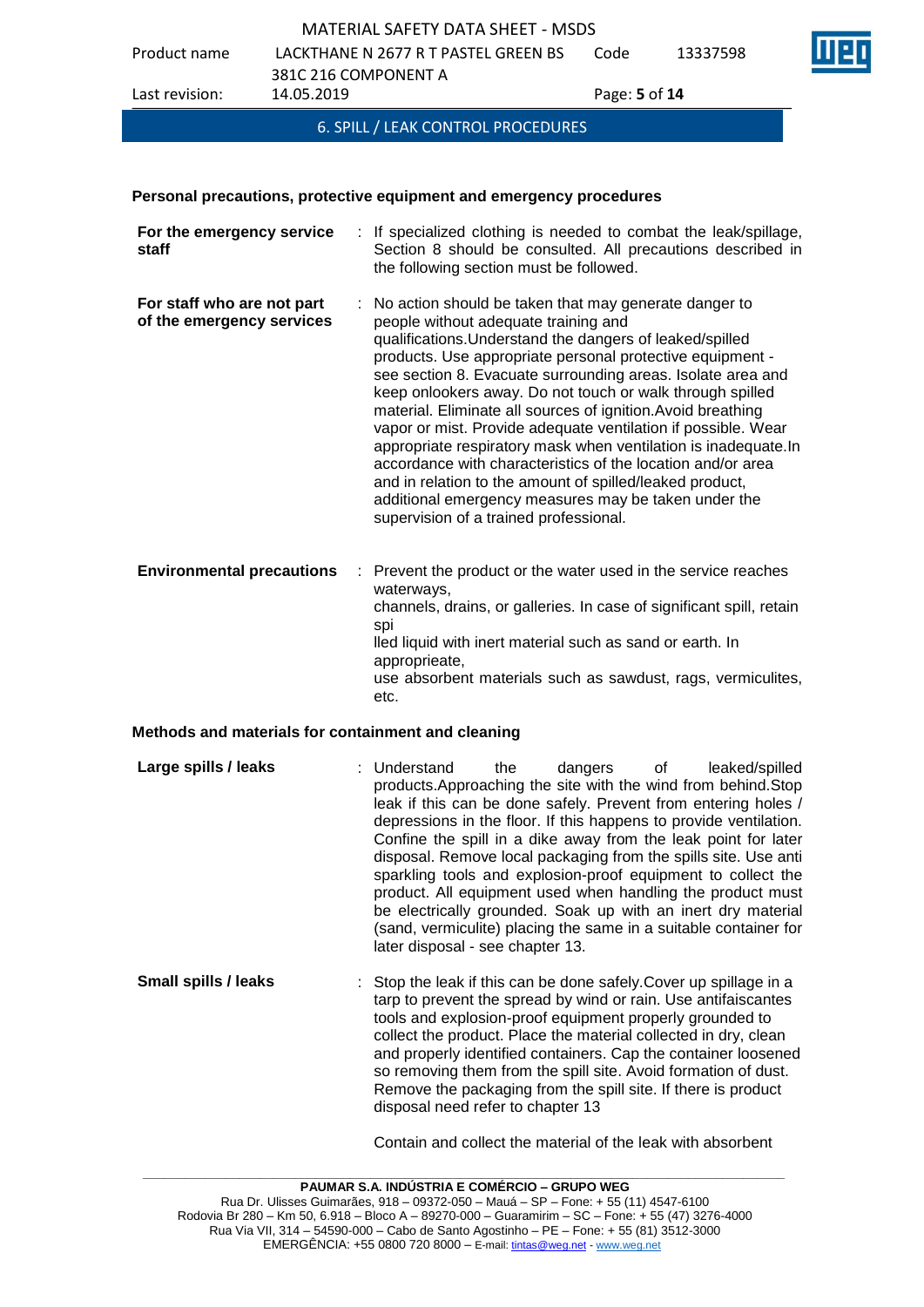Product name LACKTHANE N 2677 R T PASTEL GREEN BS 381C 216 COMPONENT A Code 13337598

Last revision: 14.05.2019 Page: **6** of **14**

materials and non-combustible, such as sand, earth, vermiculite, calcined diatomite, etc. in a waste container in accordance with local regulations.

# 7. HANDLING AND STORAGE

#### **Precautions for safe handling**

| <b>Instructions for safe</b><br>treatment | : Use individual protective equipment. Emergency showers and<br>eye wash basins must be installed in locations of use and<br>storage.                                                                                                                                                                                                                                                                                                                                                                                                                                                                                                                                                                                                                                                                                                                                                                                                                                                                                                                                                                                                                                                                                                                                                                                                                                                                                                                                                                                                                                                                                          |
|-------------------------------------------|--------------------------------------------------------------------------------------------------------------------------------------------------------------------------------------------------------------------------------------------------------------------------------------------------------------------------------------------------------------------------------------------------------------------------------------------------------------------------------------------------------------------------------------------------------------------------------------------------------------------------------------------------------------------------------------------------------------------------------------------------------------------------------------------------------------------------------------------------------------------------------------------------------------------------------------------------------------------------------------------------------------------------------------------------------------------------------------------------------------------------------------------------------------------------------------------------------------------------------------------------------------------------------------------------------------------------------------------------------------------------------------------------------------------------------------------------------------------------------------------------------------------------------------------------------------------------------------------------------------------------------|
| <b>Precautions for safe</b><br>handling   | Use appropriate personal protective equipment - see section<br>8; The product handling should occur in places with good<br>natural ventilation or with the presence of local exhaust<br>ventilation; The electrical installations must comply with the<br>International Electrical Commission Standards (IEC), ABNT<br>Standards (Brazilian Association of Technical Standards),<br>taking into account the results of the classification area study<br>for the local and/or product instalation.<br>Use anti-sparking tools when handling the product; In transfer<br>operations, metal containers must be used and all containers<br>must be properly grounded to avoid sparkling by the<br>accumulation of static energy; Handle and use away from hot<br>surfaces, sparks, open flames, and other sources of ignition.<br>Do not smoke; Do not ingest. Avoid inhalation of vapors or<br>smoke as well as avoid contact with eyes, skin and clothing;<br>Eating and drinking should be prohibited in the area where the<br>material is handled, stored and processed. Workers should<br>wash their hands before eating, drinking and smoking.<br>Remove contaminated clothing and protective equipment<br>before entering food areas; After use keep the product in its<br>original packaging, sealed; Empty containers may be<br>hazardous and should be disposed of properly. Do not reuse<br>the packaging; Emergency showers and eye washer should be<br>installed in the use and storage places.<br>Do not handle the product until you have read and understood<br>all safety precautions contained in this document. |
| <b>Fire protection</b>                    | : Only use in well-ventilated locations, to prevent accumulation<br>of vapors in explosive concentrations. All conductive elements<br>of the system, in contact with the product, must be electrically<br>grounded Keep away from heat and sources of ignition. Tools<br>that do not produce sparks should be used. Do not smoke.                                                                                                                                                                                                                                                                                                                                                                                                                                                                                                                                                                                                                                                                                                                                                                                                                                                                                                                                                                                                                                                                                                                                                                                                                                                                                              |
| <b>Storage conditions</b>                 |                                                                                                                                                                                                                                                                                                                                                                                                                                                                                                                                                                                                                                                                                                                                                                                                                                                                                                                                                                                                                                                                                                                                                                                                                                                                                                                                                                                                                                                                                                                                                                                                                                |
| Substances to be avoid                    | : Keep away from oxidising agents, strong acid solutions and<br>strong alkaline solutions.                                                                                                                                                                                                                                                                                                                                                                                                                                                                                                                                                                                                                                                                                                                                                                                                                                                                                                                                                                                                                                                                                                                                                                                                                                                                                                                                                                                                                                                                                                                                     |
| <b>Storage conditions</b>                 | The electrical installation must comply with NEC(National<br>Electrical Code) or IEC (International Electrical Commission)                                                                                                                                                                                                                                                                                                                                                                                                                                                                                                                                                                                                                                                                                                                                                                                                                                                                                                                                                                                                                                                                                                                                                                                                                                                                                                                                                                                                                                                                                                     |

**\_\_\_\_\_\_\_\_\_\_\_\_\_\_\_\_\_\_\_\_\_\_\_\_\_\_\_\_\_\_\_\_\_\_\_\_\_\_\_\_\_\_\_\_\_\_\_\_\_\_\_\_\_\_\_\_\_\_\_\_\_\_\_\_\_\_\_\_\_\_\_\_\_\_\_\_\_\_\_\_\_\_\_\_\_\_\_\_\_\_\_\_\_ PAUMAR S.A. INDÚSTRIA E COMÉRCIO – GRUPO WEG**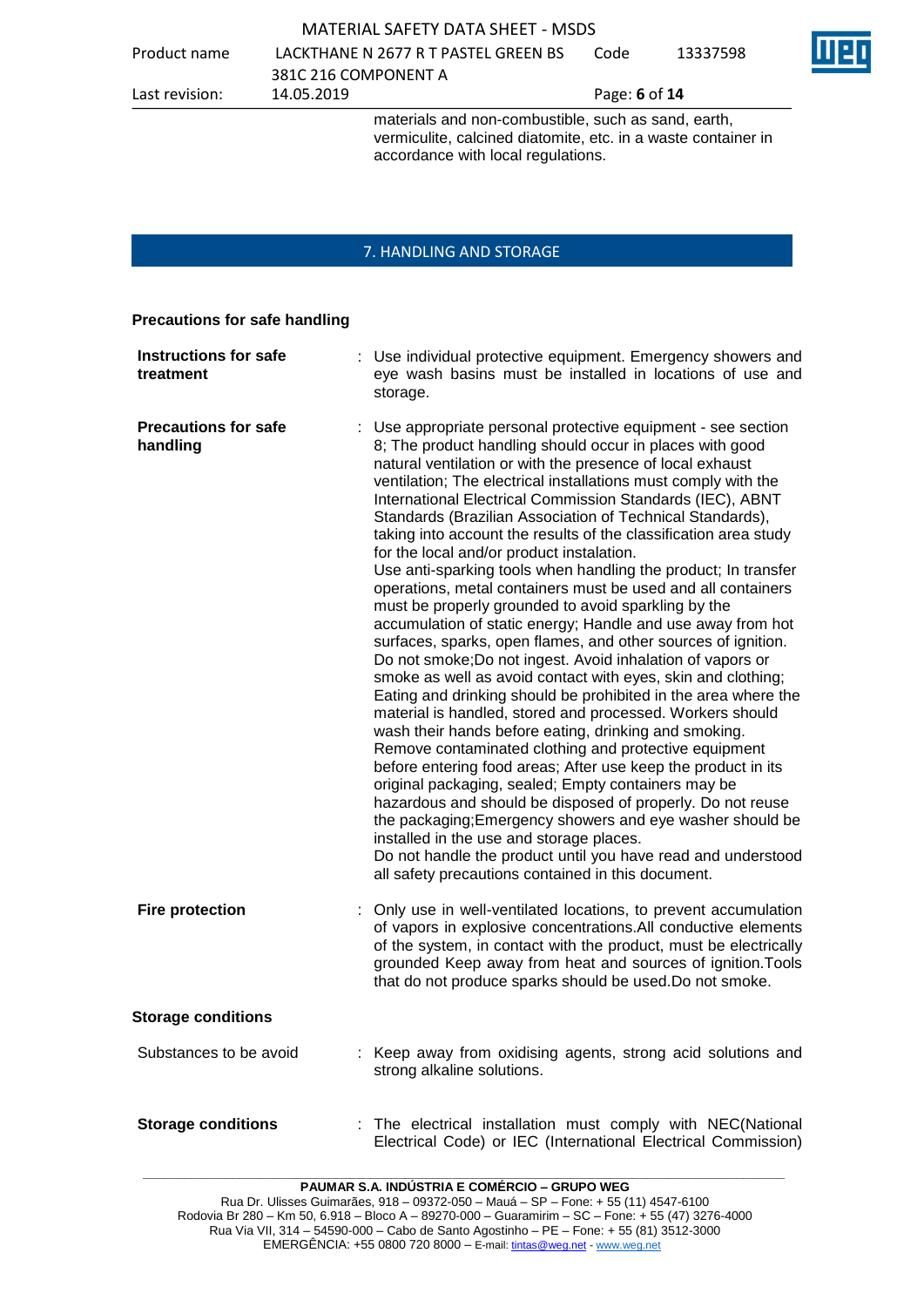| Product name                              |                      | LACKTHANE N 2677 R T PASTEL GREEN BS                                                                                                                                                                                                                                                                                              | Code          | 13337598 |
|-------------------------------------------|----------------------|-----------------------------------------------------------------------------------------------------------------------------------------------------------------------------------------------------------------------------------------------------------------------------------------------------------------------------------|---------------|----------|
|                                           | 381C 216 COMPONENT A |                                                                                                                                                                                                                                                                                                                                   |               |          |
| Last revision:                            | 14.05.2019           |                                                                                                                                                                                                                                                                                                                                   | Page: 7 of 14 |          |
|                                           |                      | standards and/or those of the ABNT (Brazilian Association of<br>Technical Standards). The floor of the storage area must be<br>impermeable, non-combustible and must have ditches that<br>allow run off into the containment reservoir. Storage tanks<br>must be surrounded by embankments and have drains in case<br>of leakage. |               |          |
| Appropriate storage<br>conditions         |                      | : Store the material in covered, dry, well ventilated and<br>identified areasKeep out of direct sunlight. Store in a closed<br>container.                                                                                                                                                                                         |               |          |
| Inappropriate storage<br>conditions       |                      | : Exposed to elevated temperatures, sun and rain. Close to<br>oxidizing agents. Close to food. Close to sources of heat and<br>ignition.                                                                                                                                                                                          |               |          |
| <b>Materials to avoid</b>                 |                      | : Do not store with explosive materials, flammableand/or toxic<br>gases, oxidizing, corrosive substances, or materials that may<br>generate spontaneous combustion.                                                                                                                                                               |               |          |
| Secure packaging materials                |                      |                                                                                                                                                                                                                                                                                                                                   |               |          |
| <b>Recommended packaging</b><br>materials |                      | Amber type glass.<br>Metal packaging                                                                                                                                                                                                                                                                                              |               |          |
| Packaging materials to be<br>avoided      |                      | : Certain plastic materials                                                                                                                                                                                                                                                                                                       |               |          |

#### 8. EXPOSURE CONTROL – PERSONAL PROTECTION

The information in this chapter contain general guidelines. Chapter 1 should be consulted for any information on the recommended use of this product in different scenarios of exposure.

| <b>Engineering control</b><br>measures | : Preferably use the product in adequate application cabin.<br>In case it is not possible, provide exhaustion/ventilation<br>enough to keep the concentration of the agents indicated<br>in this section under the limits of tolerance (L.T.),<br>otherwise, use adequate respiratory protection equipment.<br>The engineering controls should keep the concentrations<br>of gas/vapour under the limit of LEL - Lower Explosive<br>Limit (see section 9). Use equipment explosion proof. |  |
|----------------------------------------|-------------------------------------------------------------------------------------------------------------------------------------------------------------------------------------------------------------------------------------------------------------------------------------------------------------------------------------------------------------------------------------------------------------------------------------------------------------------------------------------|--|
|                                        |                                                                                                                                                                                                                                                                                                                                                                                                                                                                                           |  |

**Control parameters**

#### **Occupational Exposure Limits**

| <b>Name</b>         | <b>CAS No.</b> | <b>TLV/TWA</b> | <b>TLV/STEL</b> | <b>TLV/TETO</b> | Source |
|---------------------|----------------|----------------|-----------------|-----------------|--------|
| GLYCOL ETHYL        | 111-15-9       | 5 ppm          |                 |                 | ACGIH  |
| ACETATE SOLVENT (N) |                |                |                 |                 |        |

**PAUMAR S.A. INDÚSTRIA E COMÉRCIO – GRUPO WEG** Rua Dr. Ulisses Guimarães, 918 – 09372-050 – Mauá – SP – Fone: + 55 (11) 4547-6100 Rodovia Br 280 – Km 50, 6.918 – Bloco A – 89270-000 – Guaramirim – SC – Fone: + 55 (47) 3276-4000 Rua Via VII, 314 – 54590-000 – Cabo de Santo Agostinho – PE – Fone: + 55 (81) 3512-3000 EMERGËNCIA: +55 0800 720 8000 – E-mail[: tintas@weg.net](mailto:tintas@weg.net) - [www.weg.net](http://www.weg.net/)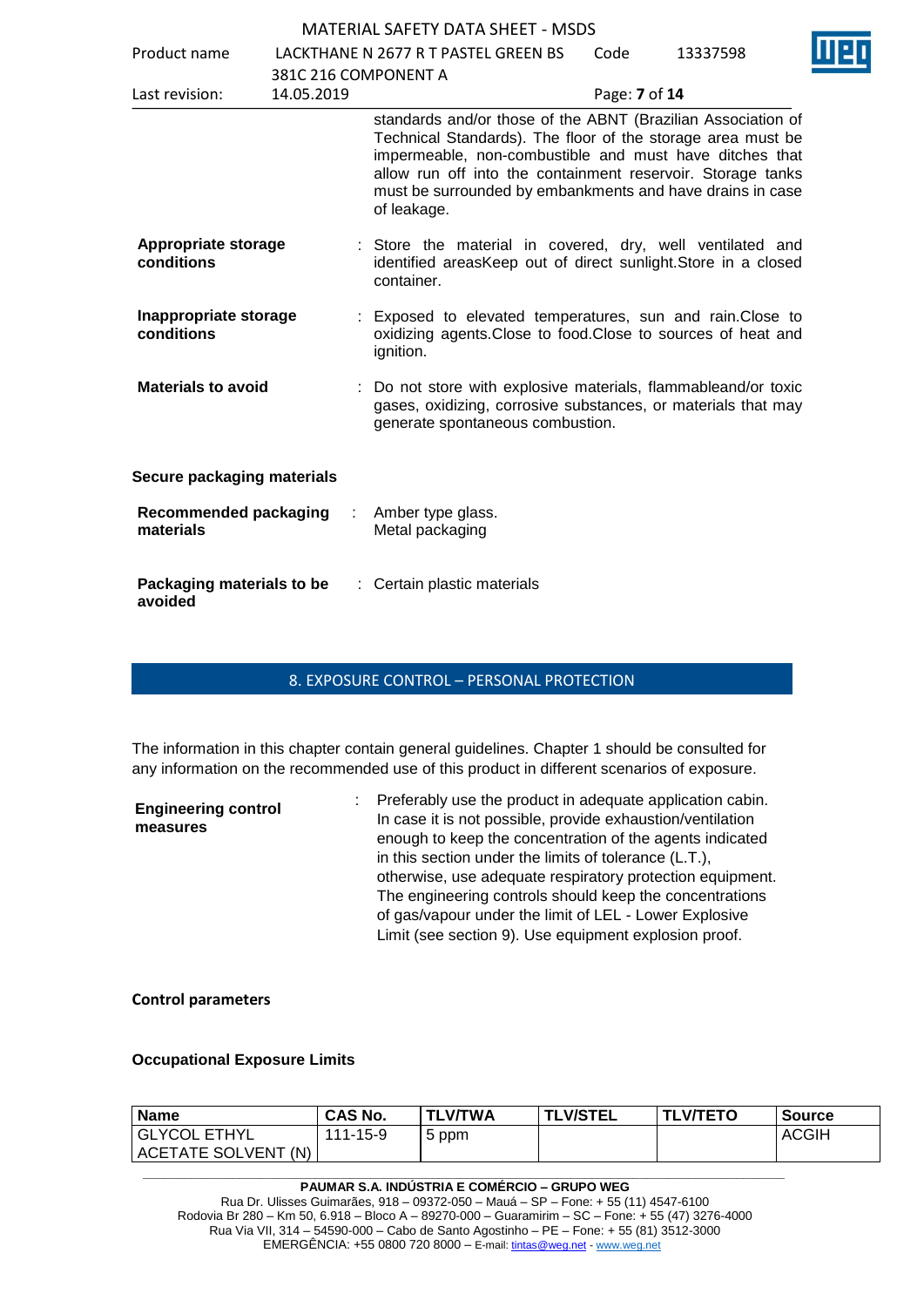Product name LACKTHANE N 2677 R T PASTEL GREEN BS 381C 216 COMPONENT A Code 13337598



| 14.05.2019<br>Last revision: |           |                                                                | Page: 8 of 14                   |           |
|------------------------------|-----------|----------------------------------------------------------------|---------------------------------|-----------|
| SOLVENT XYLENE (S)           | 1330-20-7 | 78 ppm340<br>mg/m <sup>3</sup> 100<br>ppm434 mg/m <sup>3</sup> | 150 ppm651<br>mg/m <sup>3</sup> | NR15ACGIH |

# \*PPM - parts of vapour or gas per million of parts of contaminated air

\*\*MG/m<sup>3</sup> - miligrams per cubic meter of air.

#### **Personal protective equipment required**

| <b>Respiratory protection</b> | In case of the concentrations are above the indicated<br>tolerance limits, the use of appropriated mask is<br>necessary for this goal (half-face mask or full face mask<br>with filter to organic vapors and acid gases).          |
|-------------------------------|------------------------------------------------------------------------------------------------------------------------------------------------------------------------------------------------------------------------------------|
| Eye protection                | Use hermetic goggles to protect against liquid splashes.                                                                                                                                                                           |
| Body and skin protection      | : It is recommended the use of apron barber type to<br>protecting upper limbs, trunk and lower limbs in case of<br>splash. In case of risk of static electricity generation the<br>cloth should be antistatic, includin the apron. |

# 9. PHYSICAL AND CHEMICAL PROPERTIES

| Form                          | ÷. | Liquid                          |
|-------------------------------|----|---------------------------------|
| <b>State of matter</b>        | ÷  | Liquid                          |
| Color                         |    | Green                           |
| Odour                         |    | <b>Distinctive</b>              |
| <b>Odour limit</b>            | ÷  | Not applicable                  |
| рH                            |    | Not applicable                  |
| <b>Melting point</b>          |    | Data not available.             |
| <b>Boiling point</b>          |    | Data not available.             |
| <b>Flash Point (Open cup)</b> |    | 28 °C                           |
|                               |    | 28 °C                           |
| <b>Evaporation rate</b>       | t. | Data not available.             |
| <b>Inflammation point</b>     |    | Method: Data not available.     |
| <b>Upper explosive limit</b>  |    | Data not available.             |
| Lower explosive limit         |    | Data not available.             |
| Vapor pressure                |    | Data not available.             |
| <b>Density</b>                | ÷. | $1,13 - 1,23$ g/cm <sup>3</sup> |
| Solubility(ies)               |    | Water-insoluble                 |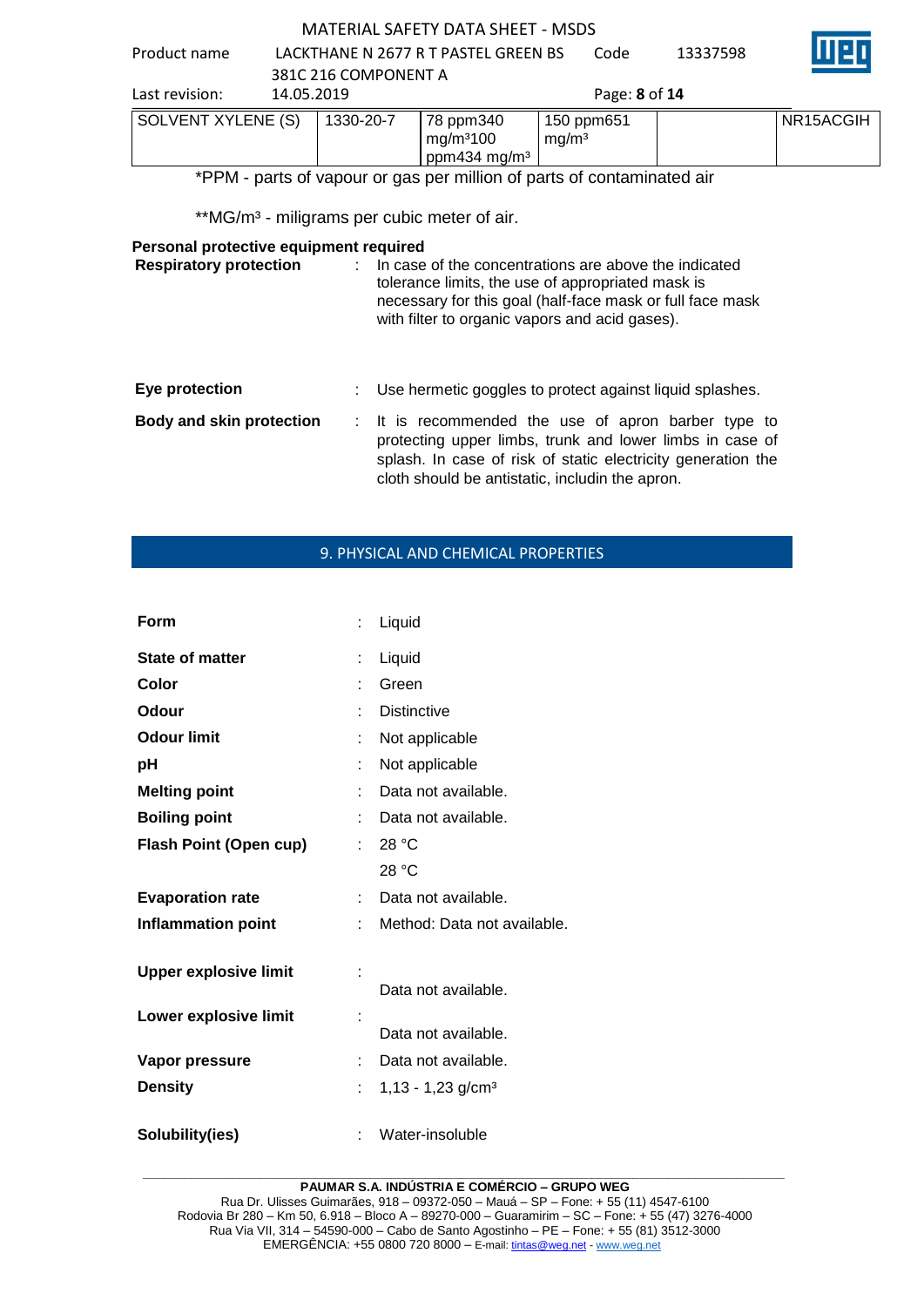|                             |            | <b>MATERIAL SAFETY DATA SHEET - MSDS</b> |               |          |  |
|-----------------------------|------------|------------------------------------------|---------------|----------|--|
| Product name                |            | LACKTHANE N 2677 R T PASTEL GREEN BS     | Code          | 13337598 |  |
|                             |            | 381C 216 COMPONENT A                     |               |          |  |
| Last revision:              | 14.05.2019 |                                          | Page: 9 of 14 |          |  |
| N-octano /water partition   |            | : Data not available.                    |               |          |  |
| coefficient                 |            |                                          |               |          |  |
| <b>Auto flammability</b>    |            | Data not available.                      |               |          |  |
| Cinematic viscosity (25°C)  |            | $\therefore$ 0 - 90 UK (A+B)             |               |          |  |
|                             |            | $0 - 90$ UK (A+B)                        |               |          |  |
| Vapor density               |            | Data not available.                      |               |          |  |
| Decomposition temperature : |            |                                          |               |          |  |

# 10. STABILITY AND REACTIVITY

| <b>Reactivity</b>                              |                           | : Presents no reactivity at room temperature and under normal<br>conditions of use.                                                                                                                       |  |  |
|------------------------------------------------|---------------------------|-----------------------------------------------------------------------------------------------------------------------------------------------------------------------------------------------------------|--|--|
| <b>Chemical stability</b>                      |                           | Stable at room temperature and under normal conditions of<br>use. Unstable at temperatures above the flash point.                                                                                         |  |  |
| <b>Possibility of dangerous</b><br>reactions   | $\mathbb{Z}^{\mathbb{Z}}$ | Presents no reactivity at room temperature and under normal<br>conditions of use.<br>None when the product is stored, applied and processed<br>correctly.                                                 |  |  |
| Need to add additives and<br><b>inhibitors</b> | ÷.                        | Not necessary.                                                                                                                                                                                            |  |  |
| <b>Conditions to avoid</b>                     |                           | : Extreme heat and open flame.                                                                                                                                                                            |  |  |
| Incompatible materials                         |                           | Do not store with explosive materials, flammableand/or toxic<br>gases, oxidizing, corrosive substances, or materials that may<br>generate spontaneous combustion.<br>Plastic materials soluble in Xylene. |  |  |
| Dangerous products of<br>decomposition         |                           | : Produces noxious gases such as carbon monoxide (CO),<br>carbon dioxide (CO2) and nitrogen oxides (NOx).                                                                                                 |  |  |

11. TOXICOLOGICAL INFORMATION

#### **Components GLYCOL ETHYL ACETATE SOLVENT (N)**

**Acute toxicity by oral use**

: Test species DL50 **Observations**  Rat 2.700 mg/kg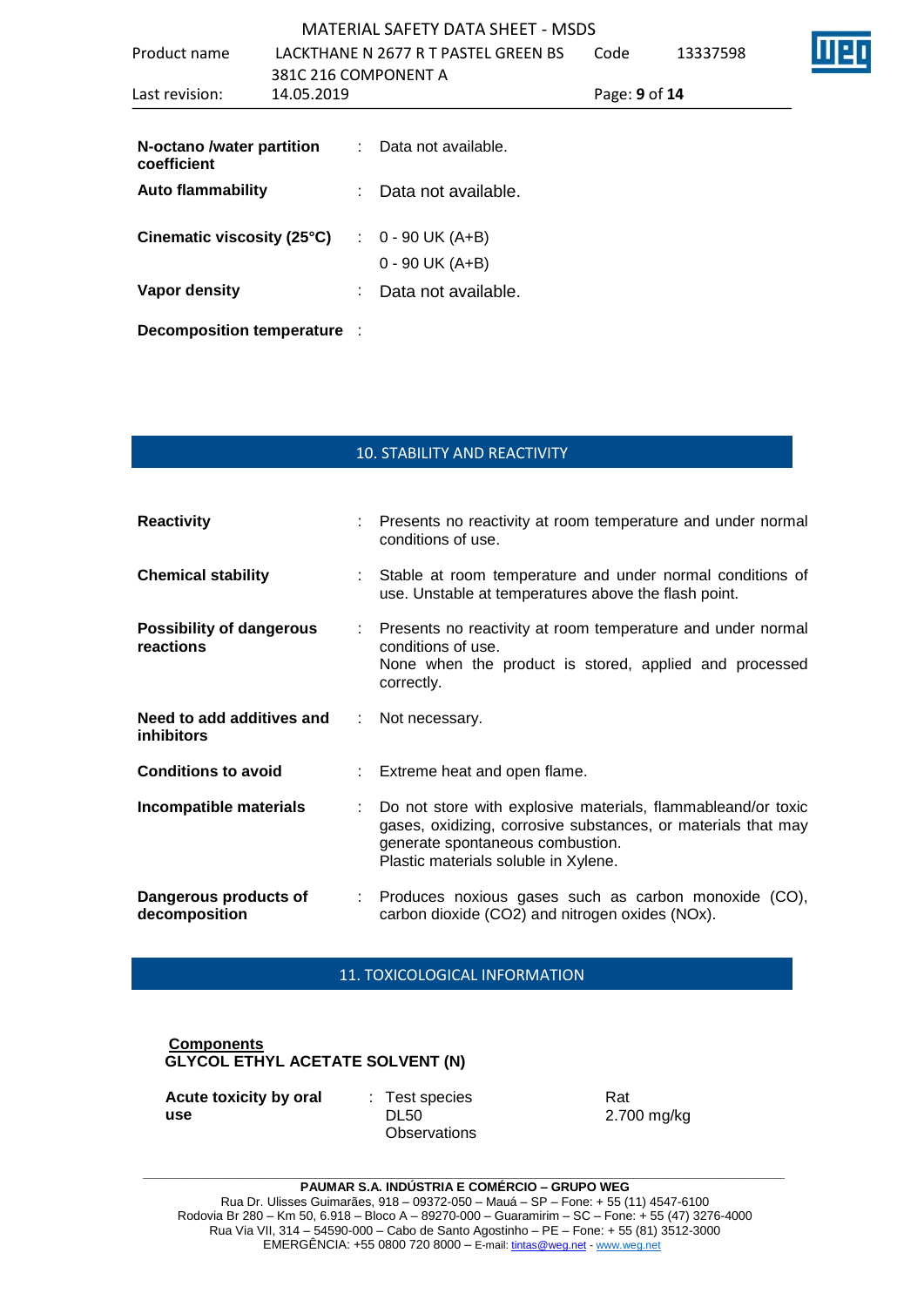Product name LACKTHANE N 2677 R T PASTEL GREEN BS  $13337500$ 

| Product name<br>Last revision: |                                                               | LACKI HANE IN 2077 K I PASIEL GREEN BS<br>381C 216 COMPONENT A |  | coue                                                                    |                                                                                                                        | 1333/398                |                     |
|--------------------------------|---------------------------------------------------------------|----------------------------------------------------------------|--|-------------------------------------------------------------------------|------------------------------------------------------------------------------------------------------------------------|-------------------------|---------------------|
|                                |                                                               | 14.05.2019                                                     |  |                                                                         | Page: 10 of 14                                                                                                         |                         |                     |
|                                | <b>Acute toxicity by</b><br>inhalation                        |                                                                |  | : Test species<br><b>DL50</b><br><b>Observations</b>                    |                                                                                                                        |                         | Data not available. |
|                                | <b>Acute toxicity by</b><br>cutaneous use                     |                                                                |  | Test species<br><b>DL50</b><br>Observations                             |                                                                                                                        | Rabbit<br>10.200 mg/kg  |                     |
|                                | <b>Acute toxicity (other</b><br>methods of<br>administration) |                                                                |  | Test species<br><b>DL50</b><br><b>LC50</b><br>Non-standard unit value   |                                                                                                                        |                         | Data not available. |
|                                | <b>Corrosion/irritation of</b><br>skin                        |                                                                |  | : Data not available.                                                   |                                                                                                                        |                         |                     |
|                                | Serious eye damage/eye<br>irritation                          |                                                                |  | : Data not available.                                                   |                                                                                                                        |                         |                     |
|                                | <b>Respiratory or dermal</b><br>sensitivity                   |                                                                |  | : Data not available.                                                   |                                                                                                                        |                         |                     |
|                                | <b>Mutageneses</b>                                            |                                                                |  | Data not available.                                                     |                                                                                                                        |                         |                     |
|                                | Carcinogenicity                                               |                                                                |  | : Data not available.                                                   |                                                                                                                        |                         |                     |
|                                | <b>Toxic effects for</b><br>reproduction                      |                                                                |  | beings                                                                  | That is assumed that produces an adverse effect on the<br>fitness or reproductive capacity or the development of human |                         |                     |
|                                | Specific target organ<br>toxicity (STOT) - single<br>exposure |                                                                |  | Data not available.                                                     |                                                                                                                        |                         |                     |
|                                | Specific target organ<br>toxicity (STOT) - repeat<br>exposure |                                                                |  | : Data not available.                                                   |                                                                                                                        |                         |                     |
|                                | Aspiration hazard                                             |                                                                |  | : Data not available.                                                   |                                                                                                                        |                         |                     |
|                                | <b>SOLVENT XYLENE (S)</b>                                     |                                                                |  |                                                                         |                                                                                                                        |                         |                     |
|                                | Acute toxicity by oral<br>use                                 |                                                                |  | Test species<br><b>DL50</b><br>Observations                             |                                                                                                                        | Rat<br>4.300 mg/kg      |                     |
|                                | Acute toxicity by<br>inhalation                               |                                                                |  | Test species<br><b>DL50</b><br>Observations                             |                                                                                                                        | Rat<br>21,7 mg/l4 h     |                     |
|                                | <b>Acute toxicity by</b><br>cutaneous use                     |                                                                |  | Test species<br><b>DL50</b><br>Observations                             |                                                                                                                        | Rabbit<br>> 1.700 mg/kg | Data not available. |
|                                | <b>Acute toxicity (other</b><br>methods of<br>administration) |                                                                |  | : Test species<br><b>DL50</b><br><b>LC50</b><br>Non-standard unit value |                                                                                                                        |                         | Data not available. |
|                                | <b>Corrosion/irritation of</b>                                |                                                                |  | $:$ Category 2                                                          |                                                                                                                        |                         |                     |

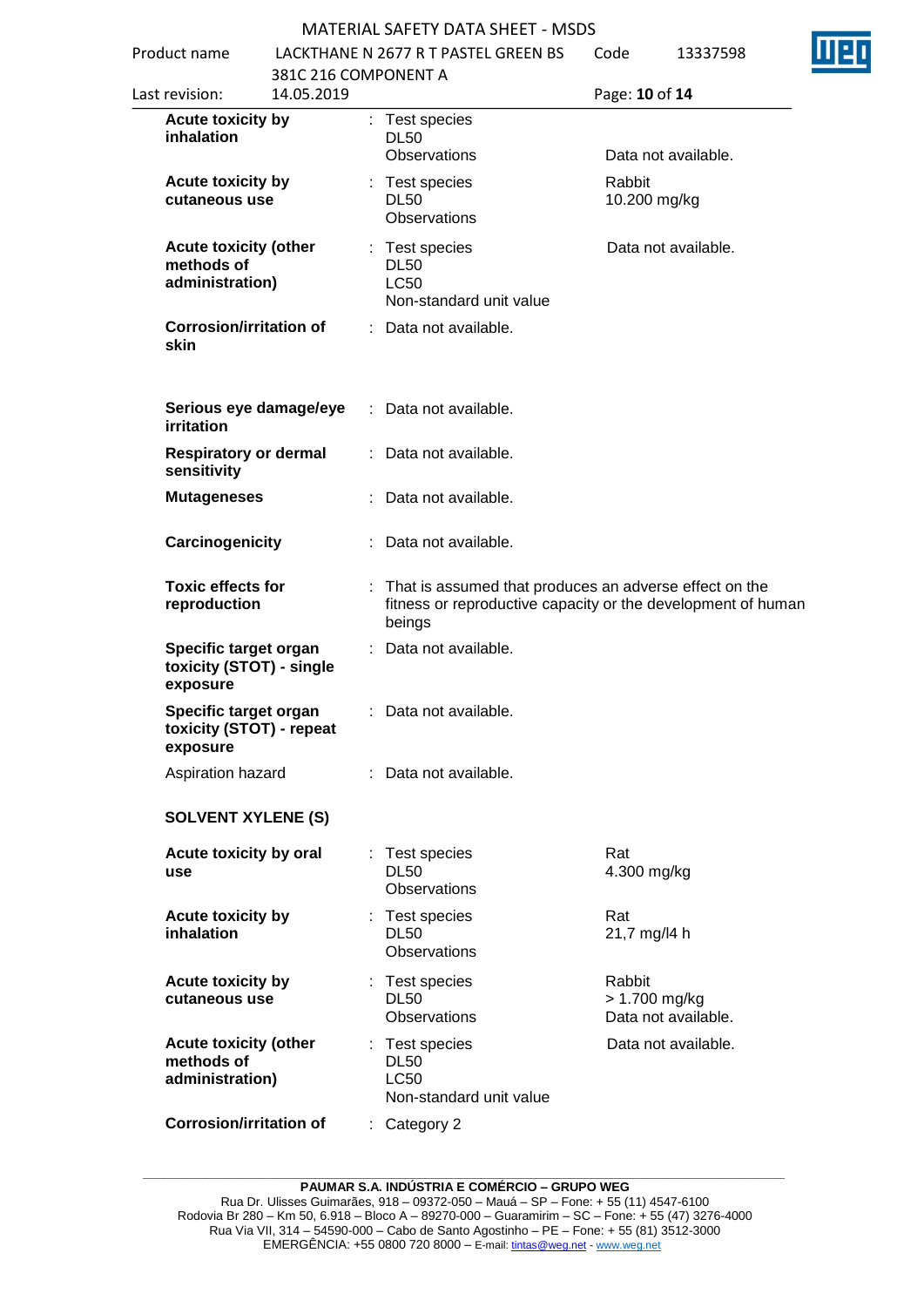| Last revision: | 14.05.2019                           | Page: 11 of 14 |          |      |
|----------------|--------------------------------------|----------------|----------|------|
|                | 381C 216 COMPONENT A                 |                |          |      |
| Product name   | LACKTHANE N 2677 R T PASTEL GREEN BS | Code           | 13337598 | IIIE |
|                | MATERIAL SAFETY DATA SHEET - MSDS    |                |          |      |
|                |                                      |                |          |      |

#### **skin**

| Serious eye damage/eye<br>irritation                          | : Data not available.   |
|---------------------------------------------------------------|-------------------------|
| <b>Respiratory or dermal</b><br>sensitivity                   | : Category 1            |
| <b>Mutageneses</b>                                            | Data not available.     |
| Carcinogenicity                                               | : Data not available.   |
| <b>Toxic effects for</b><br>reproduction                      | : Category 1C           |
| Specific target organ<br>toxicity (STOT) - single<br>exposure | :   Data not available. |
| Specific target organ<br>toxicity (STOT) - repeat<br>exposure | : Data not available.   |
| Aspiration hazard                                             | Data not available.     |

Not classified in terms of toxicity based on the data available.

# 12. ECOLOGICAL INFORMATION

| Stability in soil                          | : The product easily infiltrates into the soil                                          |
|--------------------------------------------|-----------------------------------------------------------------------------------------|
| <b>Other toxicological</b><br>observations | Data not available.                                                                     |
| <b>Ecotoxicity</b>                         | Contaminates the ground water.<br>Detrimental to the fauna<br>Detrimental to the flora. |

# 13. DIOSPOSAL AND TREATMENT CONSIDERATIONS

#### **Recommended methods for final disposal**

| <b>Product</b> | Class I Waste - Dispose of in industrial landfill or a facility<br>÷.<br>authorized for recycling in accordance with federal, stateor<br>local regulations                                   |
|----------------|----------------------------------------------------------------------------------------------------------------------------------------------------------------------------------------------|
| Waste          | : Class I Waste - Dispose of in industrial landfill or a facility<br>authorized for recycling in accordance with federal, stateor<br><b>DAUBLAD Q A INDÚATRIA E AGMÉRAIO</b><br>ADIIBA IIIFA |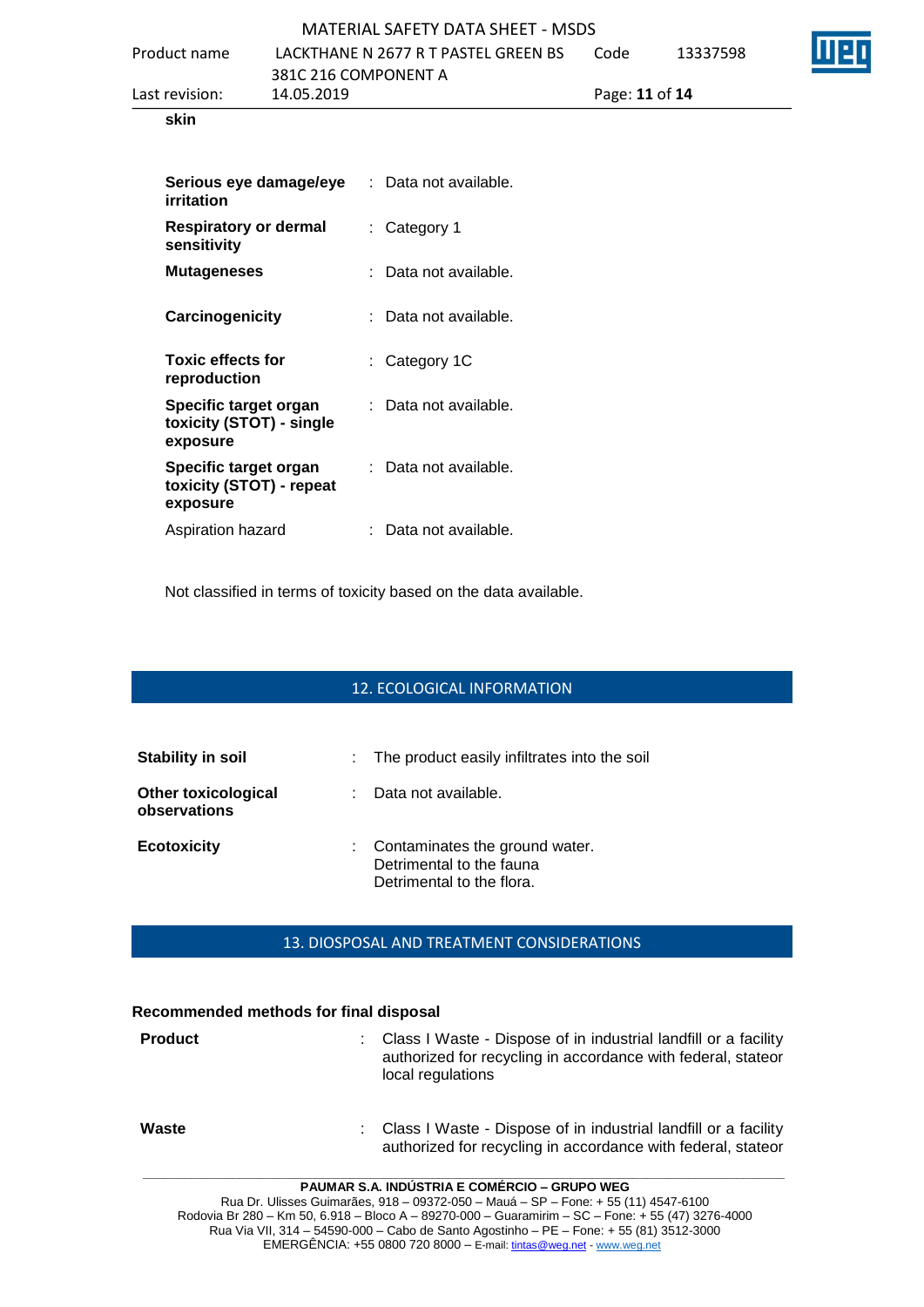|                       |                                                                                                                                                                                                                                 | MATERIAL SAFETY DATA SHEET - MSDS    |                |          |  |
|-----------------------|---------------------------------------------------------------------------------------------------------------------------------------------------------------------------------------------------------------------------------|--------------------------------------|----------------|----------|--|
| Product name          |                                                                                                                                                                                                                                 | LACKTHANE N 2677 R T PASTEL GREEN BS | Code           | 13337598 |  |
|                       | 381C 216 COMPONENT A                                                                                                                                                                                                            |                                      |                |          |  |
| Last revision:        | 14.05.2019                                                                                                                                                                                                                      |                                      | Page: 12 of 14 |          |  |
|                       |                                                                                                                                                                                                                                 | local regulations                    |                |          |  |
| <b>Used packaging</b> | Clean packaging should be sent for recycling. Packaging with<br>class I waste should be disposed of in industrial landfill or a<br>facility authorized for recycling in accordance with federal,<br>state or local regulations. |                                      |                |          |  |

#### 14. TRANSPORTATION INFORMATION

| fLand                            |                                                                                                                                 |
|----------------------------------|---------------------------------------------------------------------------------------------------------------------------------|
| <b>ONU</b>                       | : 1263                                                                                                                          |
| <b>Class of risk</b>             | $\therefore$ 3                                                                                                                  |
| <b>Risk number</b>               | : 30                                                                                                                            |
| Packaging group                  | $\pm$ 111                                                                                                                       |
| <b>Name</b>                      | Paint (including coats, lacquers, enamels, colorant, gum-<br>lacquers, varnishes, polishes, liquid fillers and liquid lacquers) |
|                                  |                                                                                                                                 |
| <b>Shipping</b>                  |                                                                                                                                 |
| <b>ONU</b>                       | : 1263                                                                                                                          |
| <b>Class of risk</b>             | $\therefore$ 3                                                                                                                  |
| Packaging group                  | : III                                                                                                                           |
| <b>EmS</b>                       | F-E                                                                                                                             |
| <b>MFAG</b>                      | 310                                                                                                                             |
| Appropriate name for<br>dispatch | Paint (including coats, lacquers, enamels, colorant, gum-<br>lacquers, varnishes, polishes, liquid fillers and liquid lacquers) |
| Air transport<br><b>ONU</b>      | : 1263                                                                                                                          |
| <b>Class of risk</b>             | 3                                                                                                                               |

| <b>Class of risk</b>             | : 3                                                                                                                             |
|----------------------------------|---------------------------------------------------------------------------------------------------------------------------------|
| <b>Packaging group</b>           | : III                                                                                                                           |
| Appropriate name for<br>dispatch | Paint (including coats, lacquers, enamels, colorant, gum-<br>lacquers, varnishes, polishes, liquid fillers and liquid lacquers) |

# 15. REGULATORY INFORMATION

This MSDS (Material Safety Data Sheet) was generated according to the criteria of NBR 14725/2014. (Brazilian standard that defines the GHS).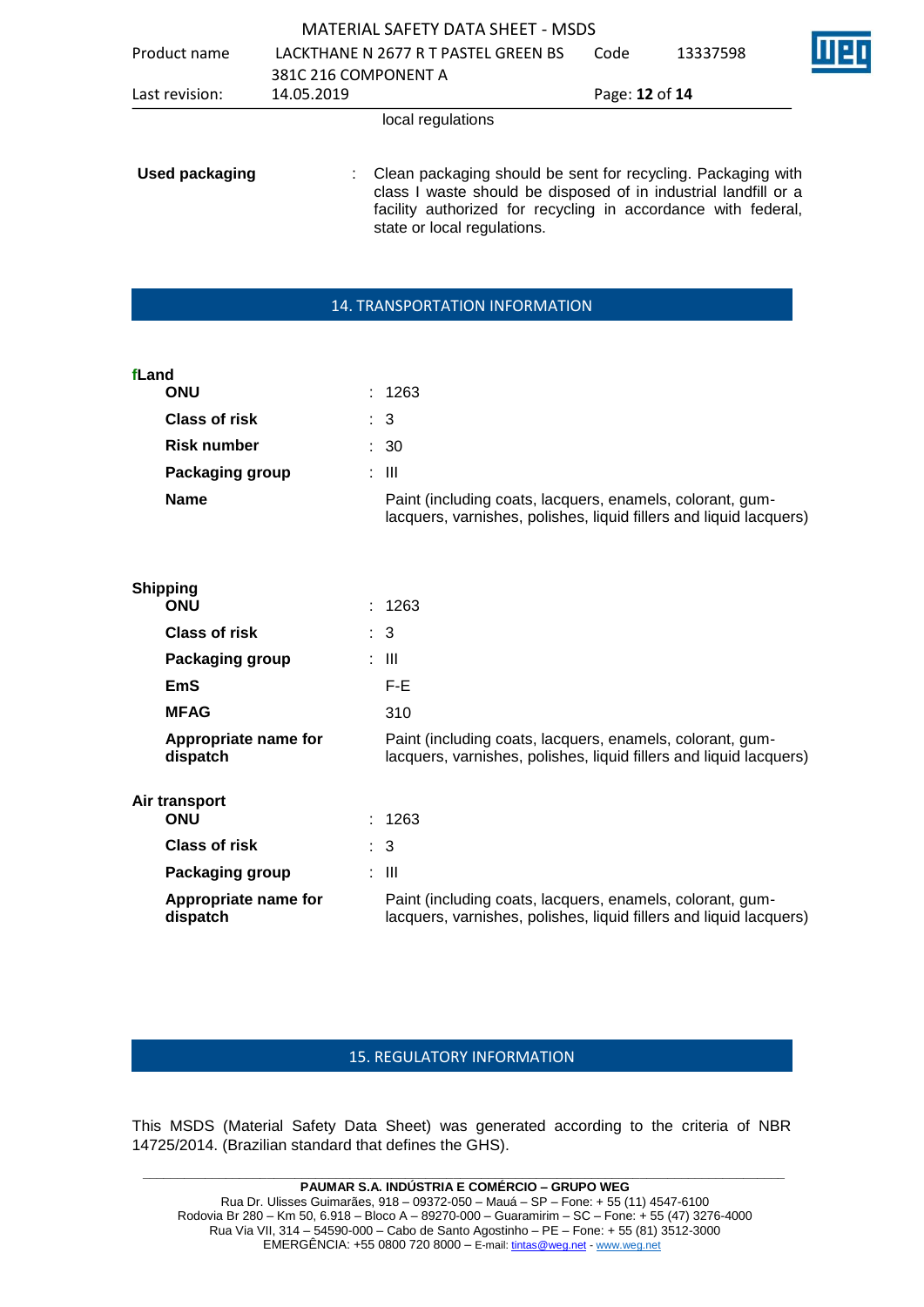|                              |            | 181A LINAL JALLI DATA JIILLI 1819DJ                                           |                |          |
|------------------------------|------------|-------------------------------------------------------------------------------|----------------|----------|
| Product name                 |            | LACKTHANE N 2677 R T PASTEL GREEN BS                                          | Code           | 13337598 |
|                              |            | 381C 216 COMPONENT A                                                          |                |          |
| Last revision:               | 14.05.2019 |                                                                               | Page: 13 of 14 |          |
| Specific Regulations for the |            | Federal Decree No. 2657, July 3rd, 1998.                                      |                |          |
| Chemical Product.            |            | Ordinance No. 229, May 24th, 2011 - Changes to Regulatory<br>Standard No. 26. |                |          |
|                              |            | ABNT NBR 14725: 2014 - valid from 19/12/2014 -                                |                |          |
|                              |            | Amendment 1 (19/11/2014).                                                     |                |          |
|                              |            | Law No. 12305, August 2nd 2010 (Solid Waste National<br>Policy).              |                |          |
|                              |            | Decree No. 7404, December 23rd, 2010.                                         |                |          |
|                              |            | Resolution ANTT N° 5.232, December 14th 2016.                                 |                |          |

# 16. ADDITIONAL INFORMATION

#### **Acronyms Used:**

**Legenda:**

| <b>CAS</b>      | <b>Chemical Abstract Service</b>                          |
|-----------------|-----------------------------------------------------------|
| VO              | <b>Organic Vapors</b>                                     |
| <b>NEC</b>      | National Eletrical code/Código Nacional de Eletricidade   |
| IEC:            | <b>International Eletrical Commision</b>                  |
| <b>ABNT</b>     | <b>Brazilian Association of Technical Standards</b>       |
| <b>ACGIH</b>    | American Conference of Governmental Industrial Hygienists |
| <b>TLV</b>      | <b>Threshold Limit Values</b>                             |
| <b>TLV/TWA</b>  | Time Weighted Average                                     |
| <b>TLV/STEL</b> | Short Term Exposure Limit                                 |
| TLC/C:          | Tolerance Limit - Ceiling Value                           |
| EPI:            | Individual Protective Equipment                           |
| <b>CA</b>       | <b>Approval Certificate</b>                               |
| <b>PPRA</b>     | <b>Environmental Risk Prevention Program</b>              |
| <b>NR</b>       | <b>Regulatory Standard</b>                                |
| <b>NFPA</b>     | <b>National Fire Protection Agency</b>                    |
| mmHg            | Millimeters of mercury - pressure unit                    |
| <b>DL50</b>     | Lethal Dose average                                       |
| <b>CL50</b>     | Lethal Concentration average                              |
| ppm             | Parts per million                                         |
| N.d             | Not available                                             |
| $A + B$         | Viscosity of the mixture of component $A + component B$   |